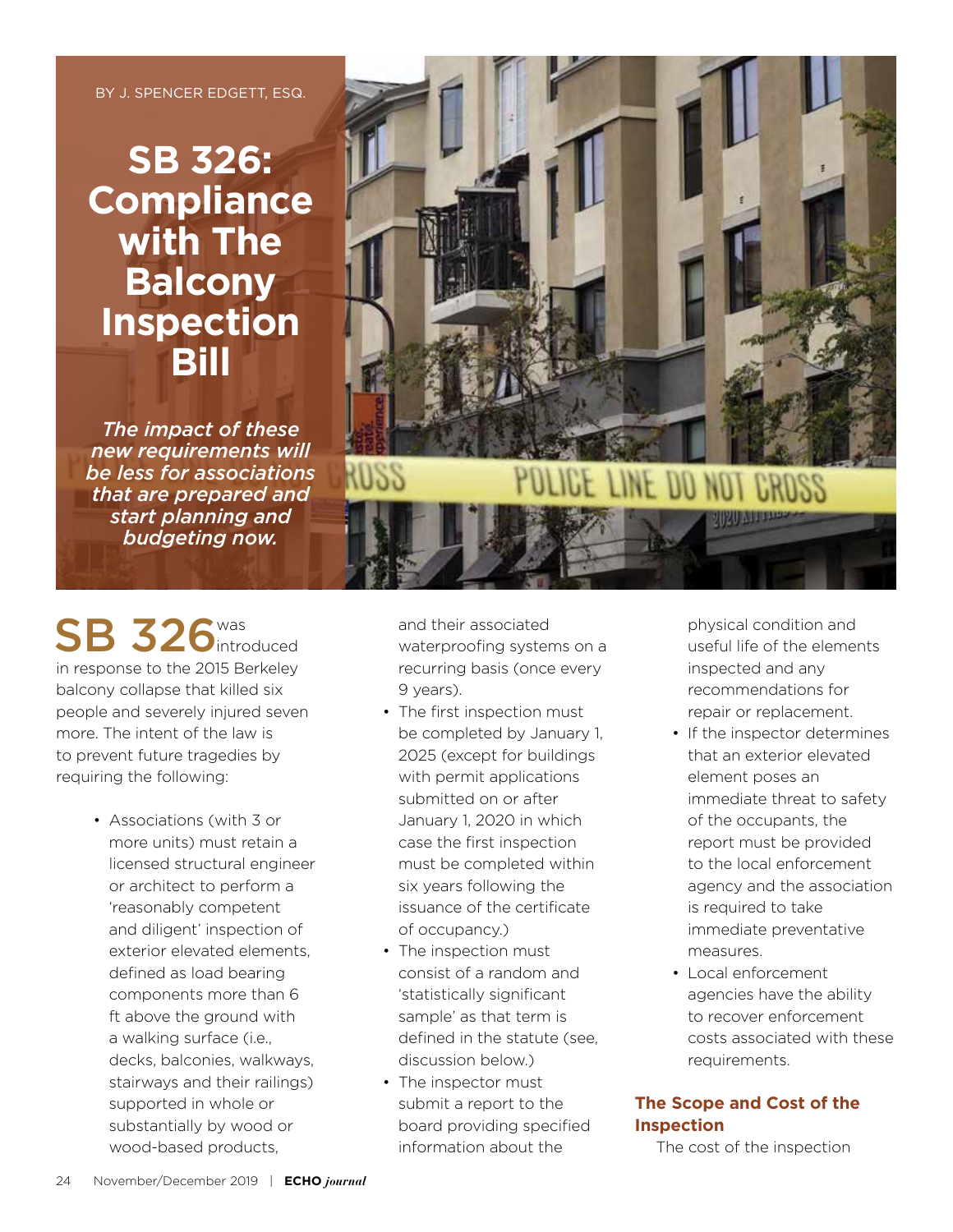will in large part be a function of the scope of the inspection, i.e., how many components need to be inspected? The statute does not provide a simple answer to this question. Rather, the statue requires a random and 'statistically significant sample' of each type of component be inspected.

The statute defines 'statistically significant sample' as follows:

*"Statistically significant sample" means a sufficient number of units inspected to provide 95 percent confidence that the results from the sample are reflective of the whole, with a margin of error of no greater than plus or minus 5 percent.*

Most laypeople will struggle trying to interpret and implement a testing protocol based on the foregoing. More problematic, even a statistician may have trouble trying to determine how to implement the testing procedure based on this language.

Anthony Hayter, PhD, a statistics professor at the University of Denver and former Chair of the Department of Statistics offers the following analysis:

"In the field of statistics, we use random sampling to answer a question of interest about a population when it is too expensive or otherwise impractical to examine each and every element in the population. Using techniques of statistical inference, the information obtained from the sample can be used as a basis for an extrapolation to the entire population. There are some questions, such as whether a balcony or an aircraft is safe in which using random sampling and extrapolation is not appropriate because any risk to life or safety is not acceptable.

However, purely for purposes of complying with the new statutory requirements, statistical probability analysis could be used in the following way: If a housing complex contains a total of 100 balconies, for example, then an inspector could randomly select 39 of these balconies and determine that all 39 are safe. It would then be possible to make the probability statement that at least 95 out of all 100 balconies are safe with the required 95% confidence level. Of course, this presents the problem that there could be up to 5 balconies out of the remaining uninspected 61 balconies that are unsafe, but the Association would be in compliance, and no further inspections would be mandated by the statute.

Note that this analysis is based on 'hypergeometric distribution' and assumes that the inspector designates an inspected balcony as being either 'safe' or 'unsafe', as the statistical analysis becomes more complex if the safety level is designated on a more detailed scale with different degrees of safety."

Putting aside the difficulty in determining the number of components that require inspection, from a practical standpoint, if an inspector finds that even a single balcony from the random sample inspection is deemed unsafe, the Board may have a fiduciary duty at that point to inspect all balconies in order to satisfy its obligation to protect homeowners and their guests from injury or death.

## **Budgeting for Inspections**

Although the statute requires



inspections every nine years, Association's should consider more frequent inspections over shorter periods of time. If an association with 100 balconies must inspect 39 balconies over nine years, consideration should be given to inspecting, for example, 13 balconies every three years. This will allow for better planning and budgeting in addition to potential cost savings by combining the inspections with each reserve study.

## **Recommended Steps to Prepare for Inspections**

Associations with components requiring inspection should start planning now so this future expense can be incorporated into the reserve budget. The following are suggested steps that Associations can take to ensure they are prepared to comply with the statutory requirements:

**STEP 1** Retain a licensed architect or engineer that is qualified and willing to perform the inspections;

**STEP 2** Develop an inventory of each type of component and group them together, i.e., 15 'Type A' decks and 10 'Type B' decks, etc.;

*Continued on page 26*